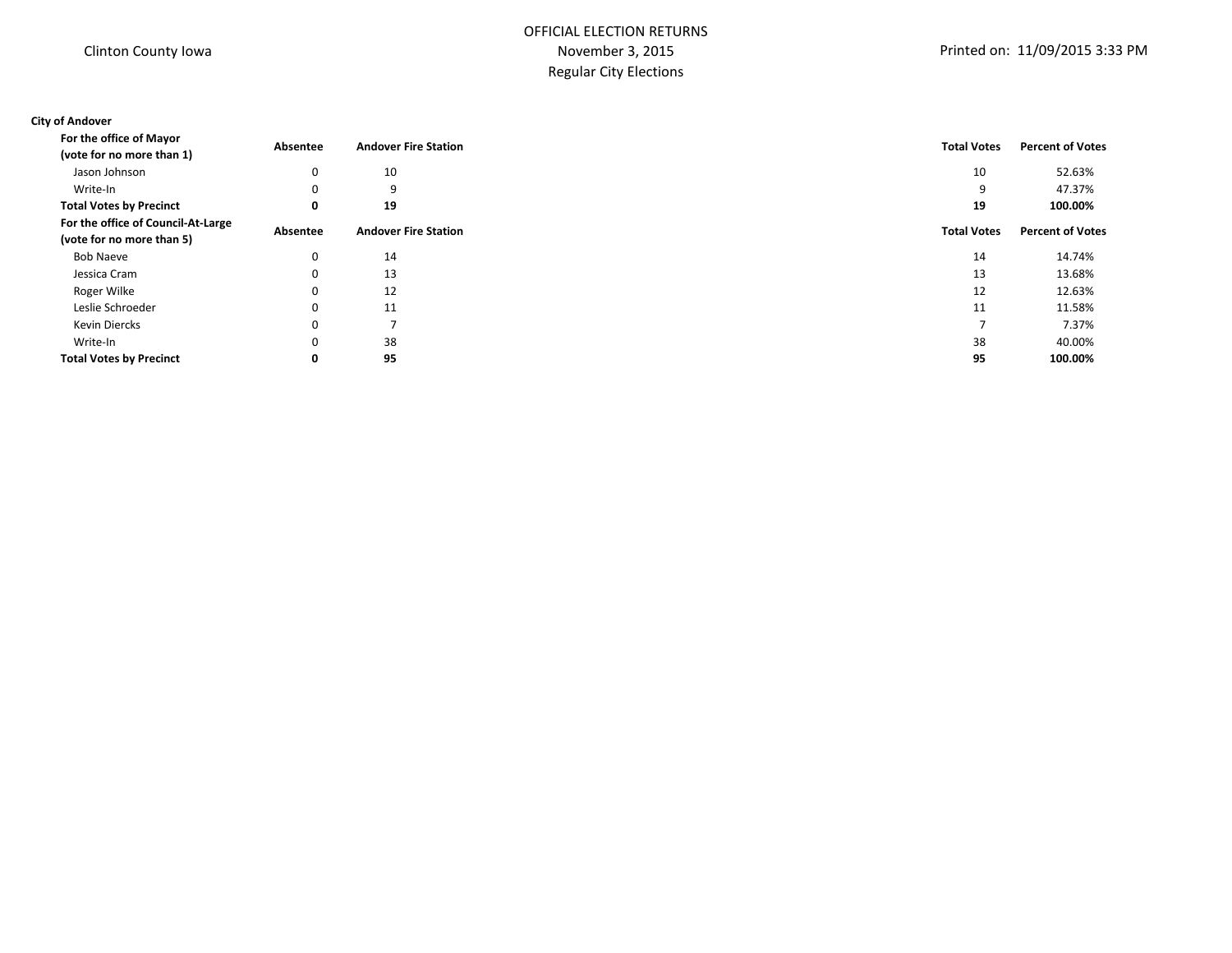# OFFICIAL ELECTION RETURNS November 3, 2015 Regular City Elections

## **City of Calamus**

| For the office of Mayor            | Absentee | <b>CALCO</b>                  | <b>Total Votes</b> | <b>Percent of Votes</b> |  |
|------------------------------------|----------|-------------------------------|--------------------|-------------------------|--|
| (vote for no more than 1)          |          |                               |                    |                         |  |
| Terry A. Steines                   | 0        | 49                            | 49                 | 96.08%                  |  |
| Write-In                           | 0        | $\overline{\phantom{0}}$<br>∠ |                    | 3.92%                   |  |
| <b>Total Votes by Precinct</b>     | 0        | 51                            | 51                 | 100.00%                 |  |
| For the office of Council-At-Large |          | <b>CALCO</b>                  | <b>Total Votes</b> | <b>Percent of Votes</b> |  |
| (vote for no more than 3)          | Absentee |                               |                    |                         |  |
| Leon Dieckmann                     | 0        | 47                            | 47                 | 32.19%                  |  |
| Michael Lacey                      | 4        | 24                            | 28                 | 19.18%                  |  |
| Reid Minor                         | 4        | 40                            | 44                 | 30.14%                  |  |
| Write-In                           | 0        | 27                            | 27                 | 18.49%                  |  |
| <b>Total Votes by Precinct</b>     | 8        | 138                           | 146                | 100.00%                 |  |
|                                    |          |                               |                    |                         |  |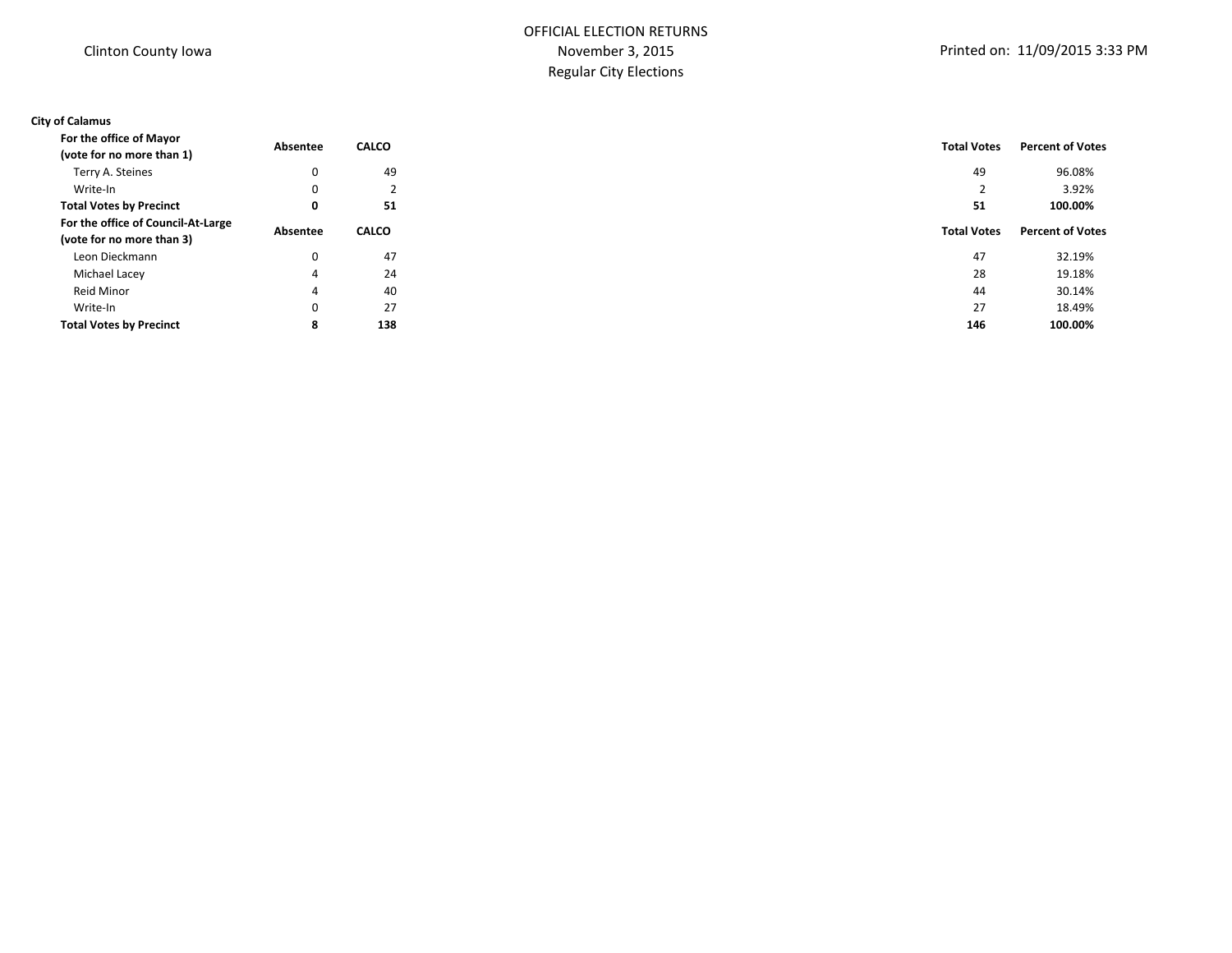# OFFICIAL ELECTION RETURNS November 3, 2015 Regular City Elections

#### **City of Camanche**

| For the office of Mayor            | Absentee    | <b>Church of the Visitation</b> | <b>Total Votes</b> | <b>Percent of Votes</b> |
|------------------------------------|-------------|---------------------------------|--------------------|-------------------------|
| (vote for no more than 1)          |             |                                 |                    |                         |
| Kenneth A. Fahlbeck                | 54          | 447                             | 501                | 48.08%                  |
| <b>Trevor Willis</b>               | 45          | 488                             | 533                | 51.15%                  |
| Write-In                           | $\mathbf 0$ | 8                               | 8                  | 0.77%                   |
| <b>Total Votes by Precinct</b>     | 99          | 943                             | 1,042              | 100.00%                 |
| For the office of Council-At-Large | Absentee    | <b>Church of the Visitation</b> | <b>Total Votes</b> | <b>Percent of Votes</b> |
| (vote for no more than 2)          |             |                                 |                    |                         |
| Charlie Blount                     | 17          | 90                              | 107                | 5.22%                   |
| Brian Henson                       | 10          | 71                              | 81                 | 3.96%                   |
| Tom Klahn                          | 25          | 299                             | 324                | 15.82%                  |
| Amber L. Metzger                   | 49          | 339                             | 388                | 18.95%                  |
| Joh J. Rickertsen                  | 10          | 58                              | 68                 | 3.32%                   |
| Jay Saxon                          | 22          | 272                             | 294                | 14.36%                  |
| Paul Varner                        | 30          | 389                             | 419                | 20.46%                  |
| Paul R. Willis Jr.                 | 33          | 333                             | 366                | 17.87%                  |
| Write-In                           | $\mathbf 0$ | 1                               |                    | 0.05%                   |
| <b>Total Votes by Precinct</b>     | 196         | 1,852                           | 2,048              | 100.00%                 |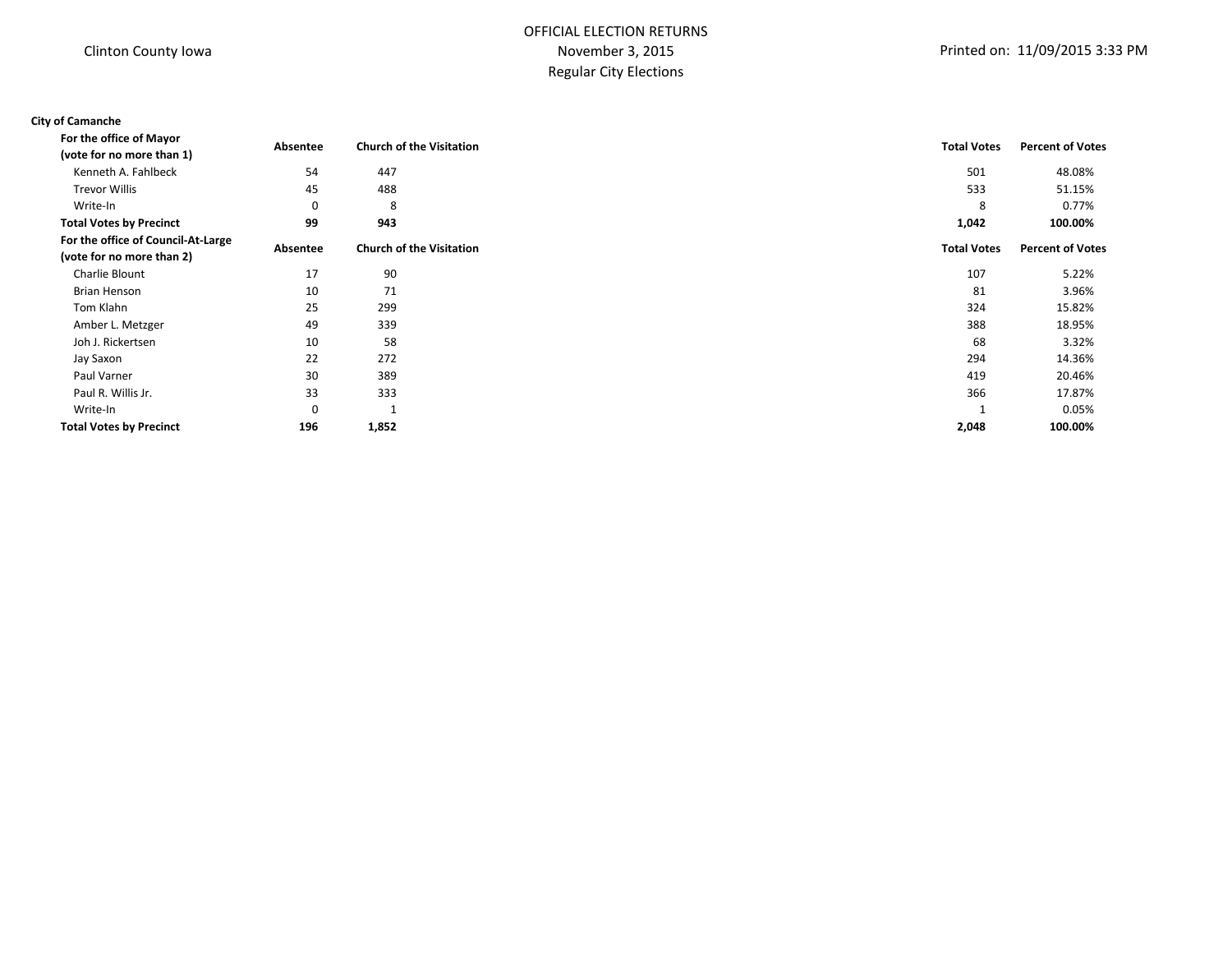# OFFICIAL ELECTION RETURNS November 3, 2015 Regular City Elections

## **City of Charlotte**

| For the office of Mayor<br>(vote for no more than 1)            | Absentee | <b>Charlotte Fire Station</b> | <b>Total Votes</b> | <b>Percent of Votes</b> |
|-----------------------------------------------------------------|----------|-------------------------------|--------------------|-------------------------|
| Peggy Sellnau                                                   | 5        | 72                            | 77                 | 90.59%                  |
| Write-In                                                        | 0        | 8                             | 8                  | 9.41%                   |
| <b>Total Votes by Precinct</b>                                  | э        | 80                            | 85                 | 100.00%                 |
| For the office of Council-At-Large<br>(vote for no more than 2) | Absentee | <b>Charlotte Fire Station</b> | <b>Total Votes</b> | <b>Percent of Votes</b> |
| Sandra Busch                                                    |          | 23                            | 24                 | 13.19%                  |
| Kellee Clarke                                                   | 4        | 45                            | 49                 | 26.92%                  |
| Eric Hosette                                                    | 5        | 42                            | 47                 | 25.82%                  |
| Mike Jensen                                                     |          | 58                            | 59                 | 32.42%                  |
| Write-In                                                        | 0        | 3                             |                    | 1.65%                   |
| <b>Total Votes by Precinct</b>                                  | 11       | 171                           | 182                | 100.00%                 |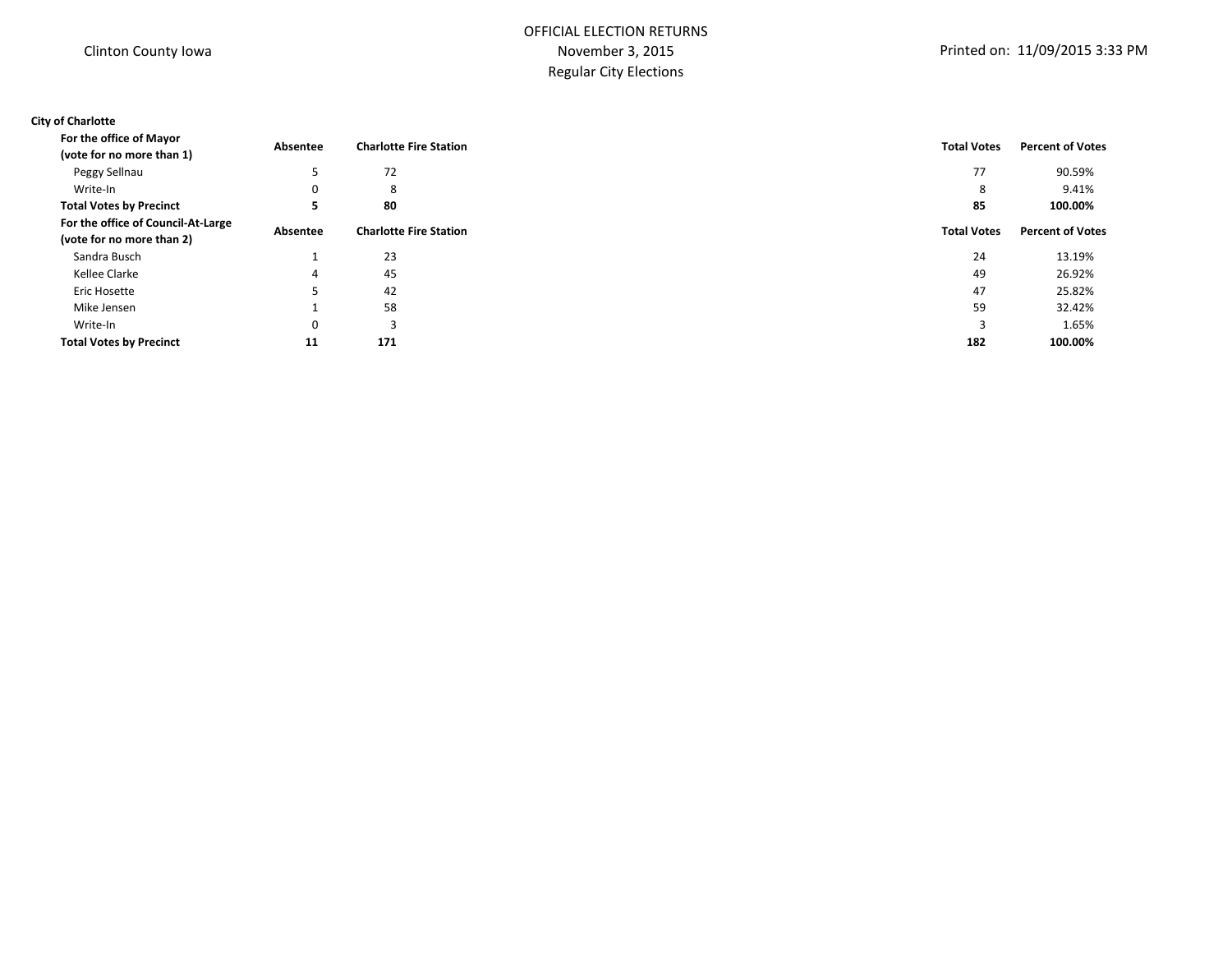## OFFICIAL ELECTION RETURNS November 3, 2015 Regular City Elections

#### **City of Clinton**

| For the office of Mayor        | Absentee | Clinton  | Clinton  | Clinton  | Clinton  | <b>Total Votes</b> | <b>Percent of Votes</b> |
|--------------------------------|----------|----------|----------|----------|----------|--------------------|-------------------------|
| (vote for no more than 1)      |          | 1st Ward | 2nd Ward | 3rd Ward | 4th Ward |                    |                         |
| Jennifer Graf                  | 185      | 107      | 230      | 279      | 319      | 1,120              | 35.49%                  |
| Edward F. O'Neill              | 117      | 81       | 176      | 215      | 153      | 742                | 23.51%                  |
| Mark S. Vulich                 | 297      | 138      | 286      | 246      | 327      | 1,294              | 41.00%                  |
| Write-In                       |          |          |          |          | b        | 15                 | 0.48%                   |
| <b>Total Votes by Precinct</b> | 599      | 326      | 692      | 740      | 799      | 3,156              | 100.00%                 |

\*\* Unofficially a candidate for Mayor needed at least 1,586 votes to win. No candidate achieved that threshold. According to the unofficial totals, candidates Graf and Vulich

will appear on the ballot for a runoff election on December 1, 2015. Votes will be officially counted Thursday, November 5, at 1:30 p.m.

| For the office of Council-At-Large       |             | Clinton  | Clinton  | <b>Clinton</b> | <b>Clinton</b> |                    |                         |
|------------------------------------------|-------------|----------|----------|----------------|----------------|--------------------|-------------------------|
| (vote for no more than 1)                | Absentee    | 1st Ward | 2nd Ward | 3rd Ward       | 4th Ward       | <b>Total Votes</b> | <b>Percent of Votes</b> |
| Cody J. Seeley                           | 494         | 265      | 594      | 615            | 681            | 2,649              | 97.43%                  |
| Write-In                                 | 12          | 12       | 14       | 18             | 14             | 70                 | 2.57%                   |
| <b>Total Votes by Precinct</b>           | 506         | 277      | 608      | 633            | 695            | 2,719              | 100.00%                 |
| For the office of 2nd Ward Council       | Absentee    | Clinton  |          |                |                | <b>Total Votes</b> | <b>Percent of Votes</b> |
| (vote for no more than 1)                |             | 2nd Ward |          |                |                |                    |                         |
| Lynn McGraw                              | 109         | 609      |          |                |                | 718                | 97.69%                  |
| Write-In                                 |             | 16       |          |                |                | 17                 | 2.31%                   |
| <b>Total Votes by Precinct</b>           | 110         | 625      |          |                |                | 735                | 100.00%                 |
| For the office of 4th Ward Council (vote |             | Clinton  |          |                |                | <b>Total Votes</b> | <b>Percent of Votes</b> |
| for no more than 1)                      | Absentee    | 4th Ward |          |                |                |                    |                         |
| Paul Gassman                             | 113         | 461      |          |                |                | 574                | 58.27%                  |
| Judy A. Luett                            | 79          | 327      |          |                |                | 406                | 41.22%                  |
| Write-In                                 | $\mathbf 0$ |          |          |                |                |                    | 0.51%                   |
| <b>Total Votes by Precinct</b>           | 192         | 793      |          |                |                | 985                | 100.00%                 |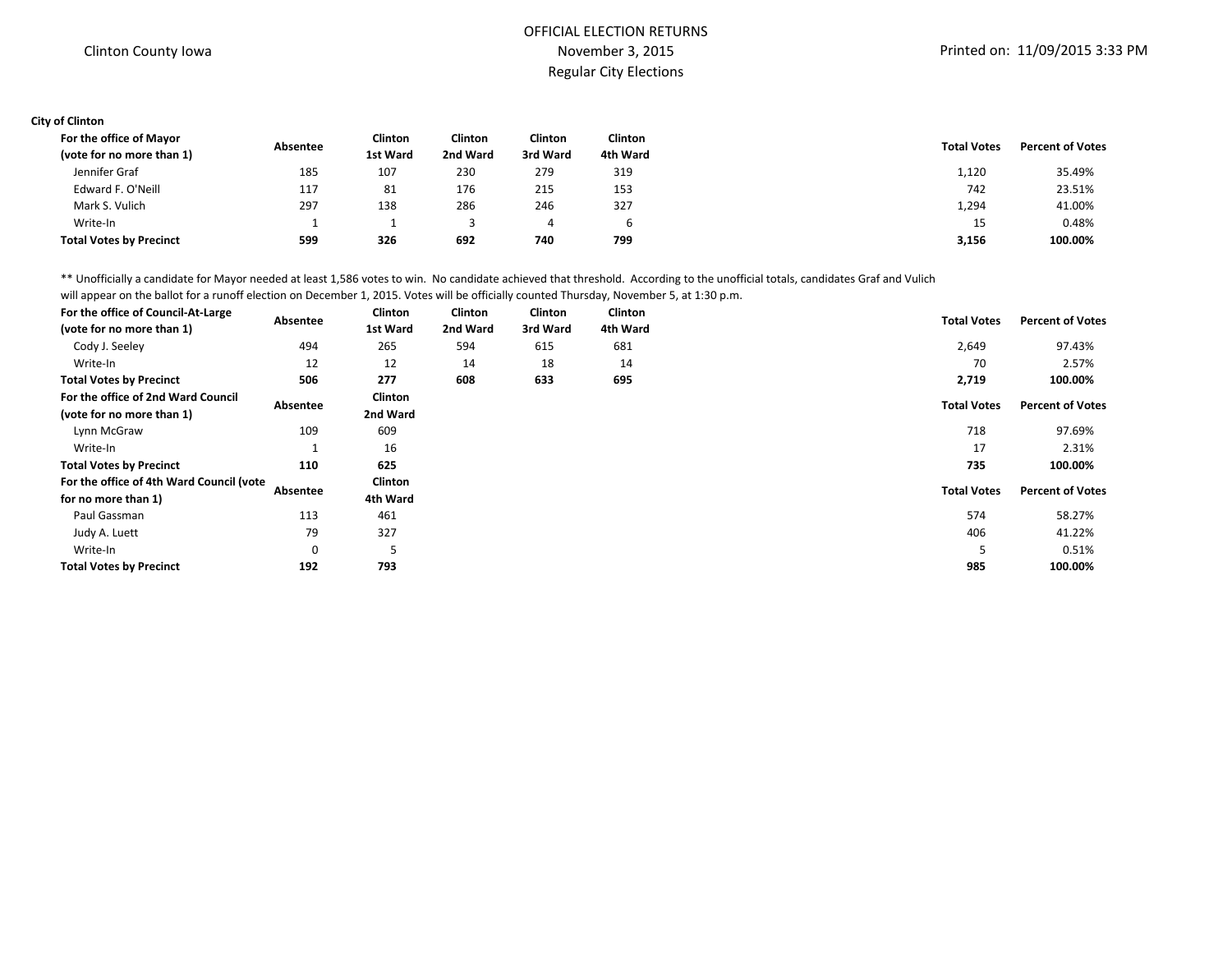# OFFICIAL ELECTION RETURNS November 3, 2015 Regular City Elections

## **City of Delmar**

| For the office of Mayor            | Absentee    | <b>Grossman Hall</b> | <b>Total Votes</b> | <b>Percent of Votes</b> |
|------------------------------------|-------------|----------------------|--------------------|-------------------------|
| (vote for no more than 1)          |             |                      |                    |                         |
| Patty Hardin                       | 0           | 23                   | 23                 | 100.00%                 |
| Write-In                           | 0           | 0                    | 0                  | 0.00%                   |
| <b>Total Votes by Precinct</b>     | 0           | 23                   | 23                 | 100.00%                 |
| For the office of Council-At-Large |             | <b>Grossman Hall</b> | <b>Total Votes</b> | <b>Percent of Votes</b> |
| (vote for no more than 3)          | Absentee    |                      |                    |                         |
| David Frett                        | 0           | 22                   | 22                 | 32.84%                  |
| Douglas Goodall                    | 0           | 22                   | 22                 | 32.84%                  |
| Steve Jebsen                       | 0           | 23                   | 23                 | 34.33%                  |
| Write-In                           | 0           | 0                    | 0                  | 0.00%                   |
| <b>Total Votes by Precinct</b>     | 0           | 67                   | 67                 | 100.00%                 |
| For the office of Council-At-Large |             |                      |                    |                         |
| To Fill a Vacancy                  | Absentee    | <b>Grossman Hall</b> | <b>Total Votes</b> | <b>Percent of Votes</b> |
| (vote for no more than 1)          |             |                      |                    |                         |
| Daniel Simmons                     | 0           | 21                   | 21                 | 100.00%                 |
| Write-In                           | $\mathbf 0$ | 0                    | 0                  | 0.00%                   |
| <b>Total Votes by Precinct</b>     | 0           | 21                   | 21                 | 100.00%                 |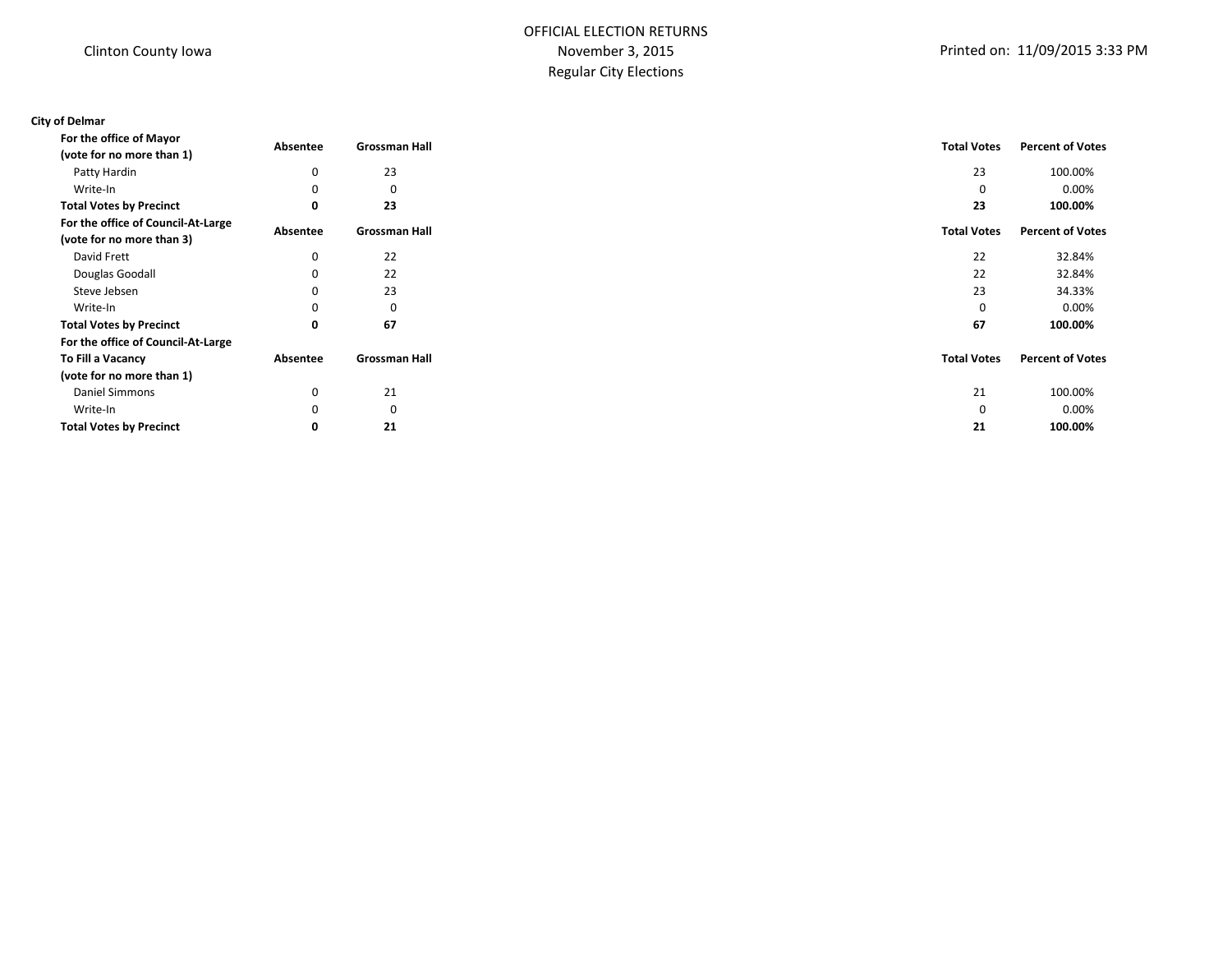# OFFICIAL ELECTION RETURNS November 3, 2015 Regular City Elections

# **City of DeWitt**

| For the office of Mayor                                         | Absentee    | <b>DeWitt Community Center</b> | <b>Total Votes</b> | <b>Percent of Votes</b> |
|-----------------------------------------------------------------|-------------|--------------------------------|--------------------|-------------------------|
| (vote for no more than 1)                                       |             |                                |                    |                         |
| Donald Thiltgen                                                 | 6           | 116                            | 122                | 99.19%                  |
| Write-In                                                        | 0           |                                |                    | 0.81%                   |
| <b>Total Votes by Precinct</b>                                  | 6           | 117                            | 123                | 100.00%                 |
| For the office of Council-At-Large<br>(vote for no more than 2) | Absentee    | <b>DeWitt Community Center</b> | <b>Total Votes</b> | <b>Percent of Votes</b> |
| Garey Chrones                                                   | 8           | 110                            | 118                | 48.16%                  |
| Kurt Ketelsen                                                   |             | 119                            | 126                | 51.43%                  |
| Write-In                                                        | 0           |                                |                    | 0.41%                   |
| <b>Total Votes by Precinct</b>                                  | 15          | 230                            | 245                | 100.00%                 |
| For the office of 1st Ward Council (vote<br>for no more than 1) | Absentee    | <b>DeWitt Community Center</b> | <b>Total Votes</b> | <b>Percent of Votes</b> |
| Luanne R. Smith                                                 | 4           | 44                             | 48                 | 97.96%                  |
| Write-In                                                        | $\mathbf 0$ |                                |                    | 2.04%                   |
| <b>Total Votes by Precinct</b>                                  | 4           | 45                             | 49                 | 100.00%                 |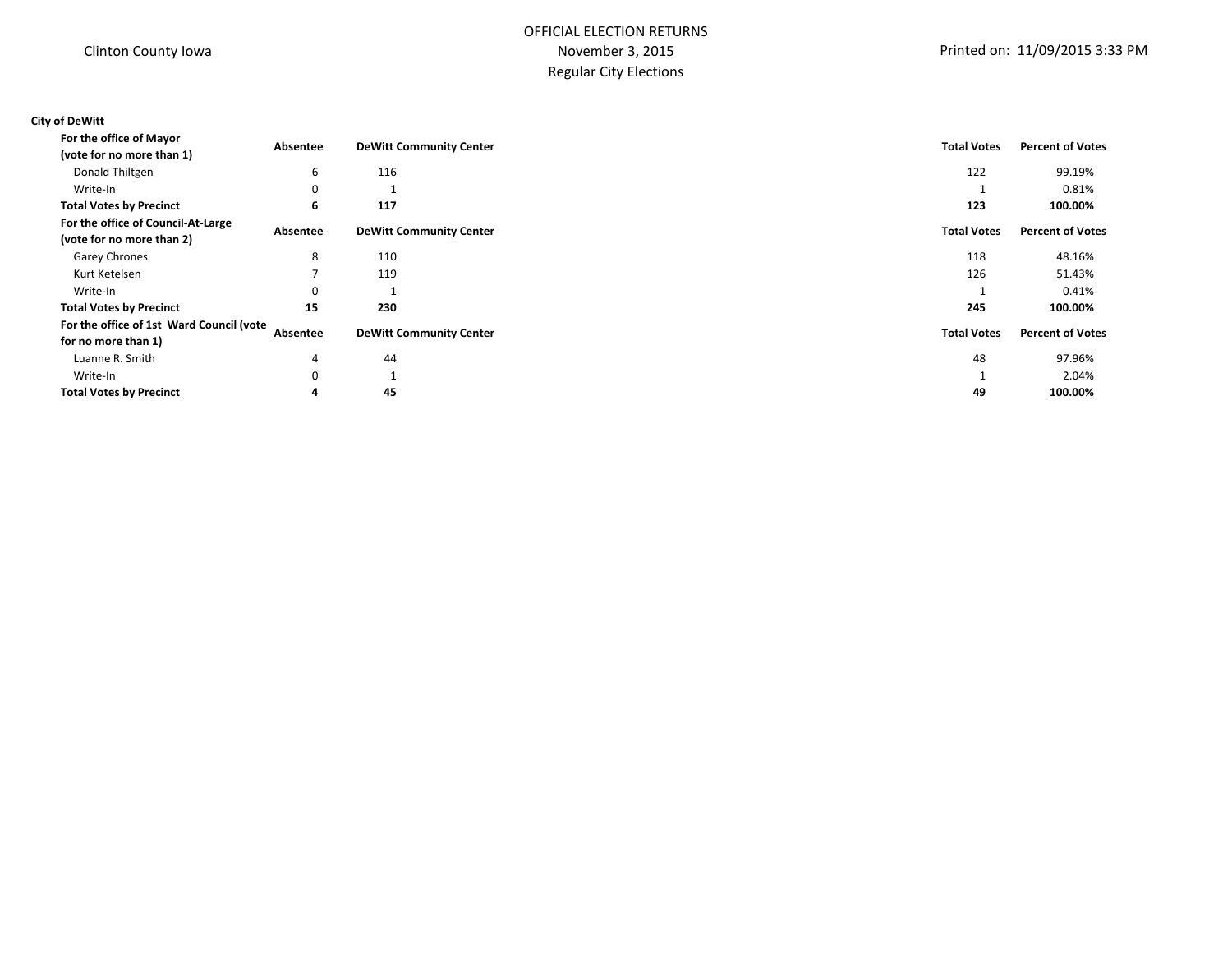# OFFICIAL ELECTION RETURNS November 3, 2015 Regular City Elections

## **City of Goose Lake**

| For the office of Mayor            | Absentee | <b>Goose Lake City Hall</b> | <b>Total Votes</b> | <b>Percent of Votes</b> |  |
|------------------------------------|----------|-----------------------------|--------------------|-------------------------|--|
| (vote for no more than 1)          |          |                             |                    |                         |  |
| Adam J. Huling                     | 9        | 32                          | 41                 | 64.06%                  |  |
| Christina Schneider                | 0        | 23                          | 23                 | 35.94%                  |  |
| Write-In                           | 0        | 0                           | 0                  | $0.00\%$                |  |
| <b>Total Votes by Precinct</b>     | 9        | 55                          | 64                 | 100.00%                 |  |
| For the office of Council-At-Large |          |                             |                    | <b>Percent of Votes</b> |  |
| (vote for no more than 2)          | Absentee | <b>Goose Lake City Hall</b> | <b>Total Votes</b> |                         |  |
| Patsey C. Farrell                  |          | 28                          | 33                 | 51.56%                  |  |
| Ted Van Patten                     | 0        | 12                          |                    |                         |  |
| Write-In                           | 9        | 22                          | 31                 | 48.44%                  |  |
| <b>Total Votes by Precinct</b>     | 14       | 62                          | 64                 | 100.00%                 |  |
|                                    |          |                             |                    |                         |  |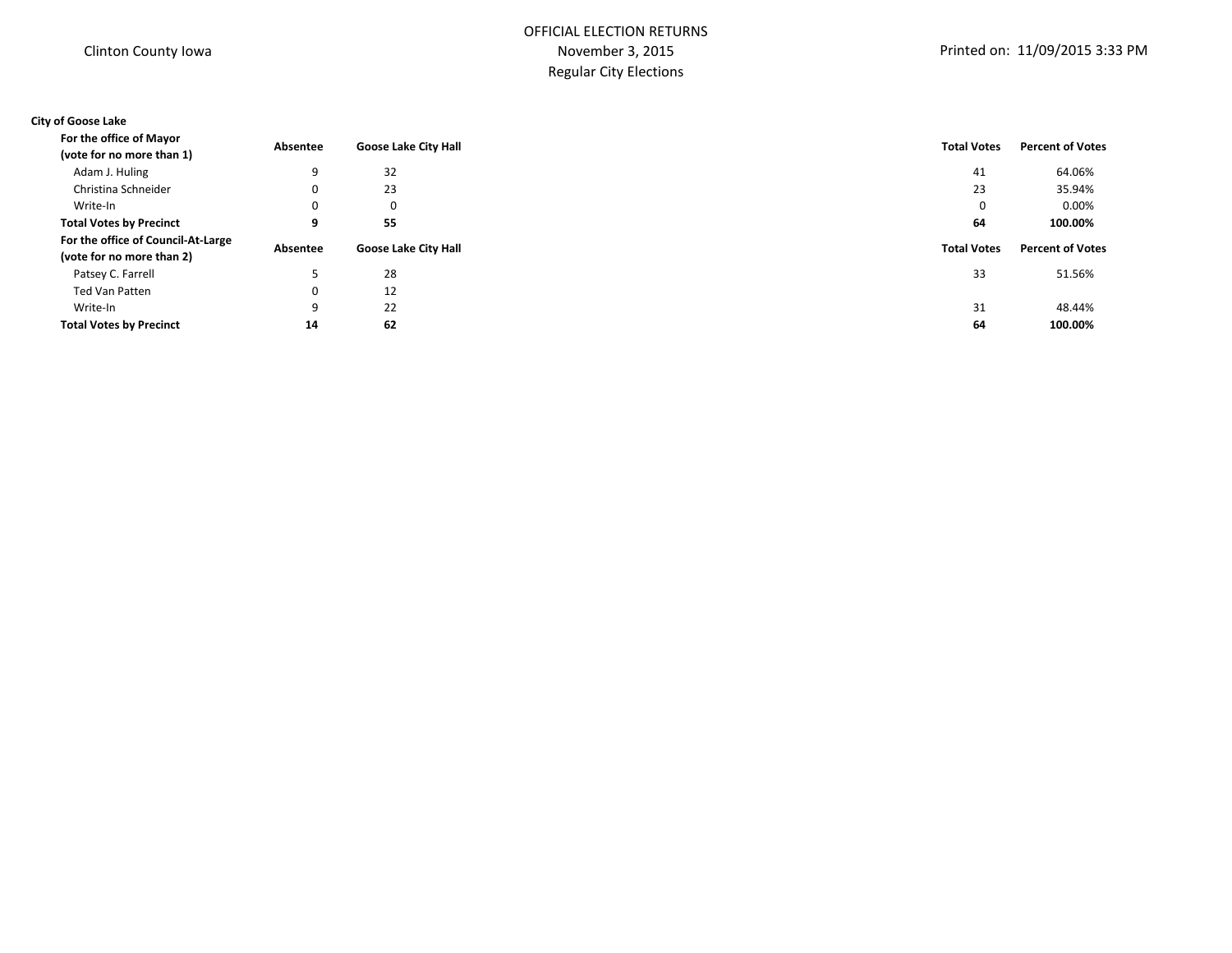# OFFICIAL ELECTION RETURNS November 3, 2015 Regular City Elections

## **City of Grand Mound**

| For the office of Mayor<br>(vote for no more than 1) | Absentee     | <b>Grand Mound Community Building</b> | <b>Total Votes</b> | <b>Percent of Votes</b> |
|------------------------------------------------------|--------------|---------------------------------------|--------------------|-------------------------|
| Kurt Crosthwaite                                     |              | 72                                    | 73                 | 96.05%                  |
| Write-In                                             | 0            |                                       |                    | 3.95%                   |
| <b>Total Votes by Precinct</b>                       |              | 75                                    | 76                 | 100.00%                 |
| For the office of Council-At-Large                   | Absentee     | <b>Grand Mound Community Building</b> | <b>Total Votes</b> | <b>Percent of Votes</b> |
| (vote for no more than 2)                            |              |                                       |                    |                         |
| Matt Beuthien                                        |              | 49                                    | 50                 | 34.48%                  |
| Darrell Warren                                       |              | 66                                    | 67                 | 46.21%                  |
| Write-In                                             | $\mathbf{0}$ | 28                                    | 28                 | 19.31%                  |
| <b>Total Votes by Precinct</b>                       |              | 143                                   | 145                | 100.00%                 |
|                                                      |              |                                       |                    |                         |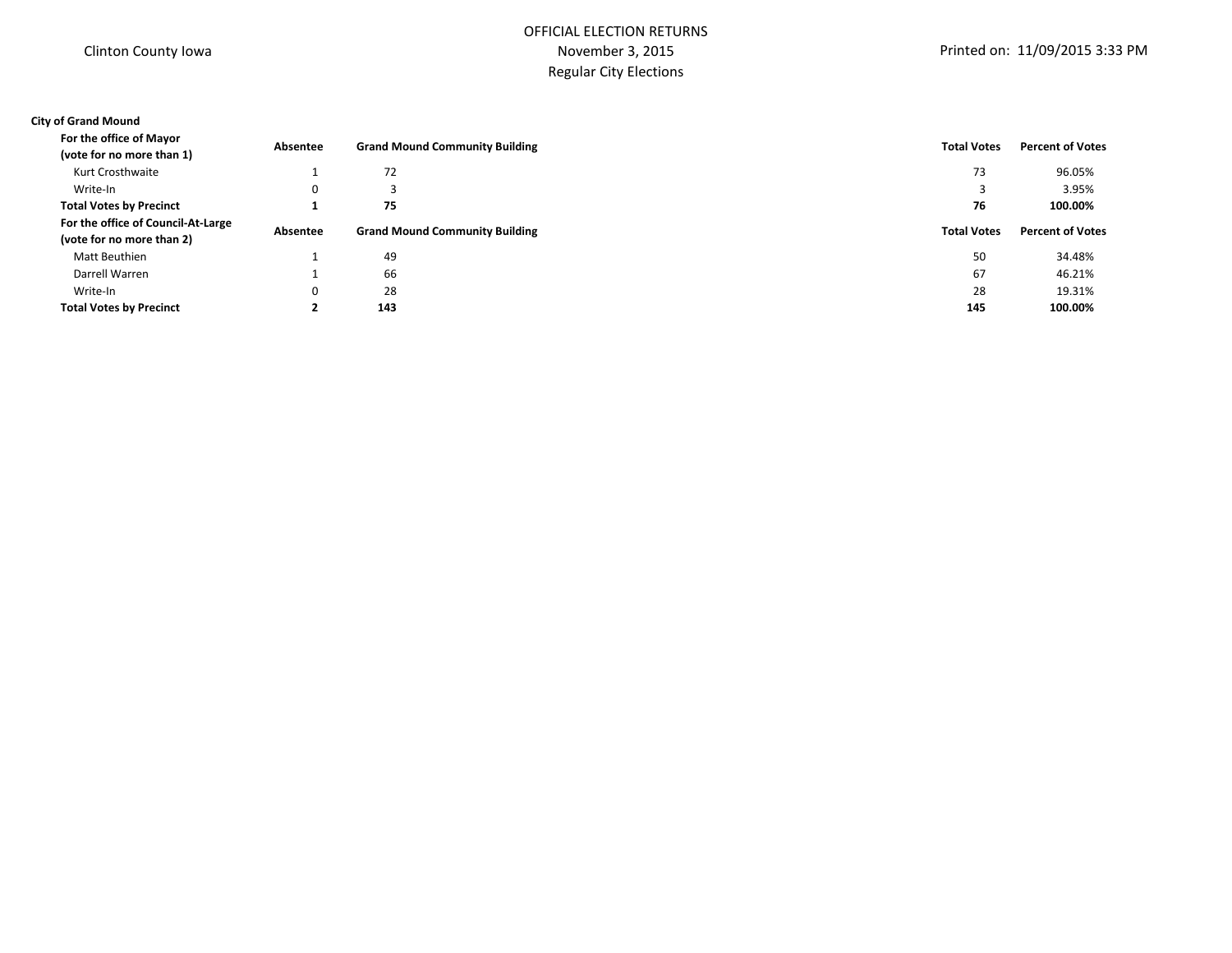# OFFICIAL ELECTION RETURNS November 3, 2015 Regular City Elections

## **City of Lost Nation**

| For the office of Mayor            | Absentee    | Our Lady of the Holy Rosary | <b>Total Votes</b> | <b>Percent of Votes</b> |
|------------------------------------|-------------|-----------------------------|--------------------|-------------------------|
| (vote for no more than 1)          |             |                             |                    |                         |
| James Schroeder                    |             | 89                          | 90                 | 92.78%                  |
| Write-In                           | 0           |                             |                    | 7.22%                   |
| <b>Total Votes by Precinct</b>     |             | 96                          | 97                 | 100.00%                 |
| For the office of Council-At-Large | Absentee    |                             | <b>Total Votes</b> | <b>Percent of Votes</b> |
| (vote for no more than 2)          |             | Our Lady of the Holy Rosary |                    |                         |
| Robert Atkinson                    |             | 72                          | 73                 | 37.44%                  |
| Robert Lynn Smith                  |             | 83                          | 84                 | 43.08%                  |
| Gary Spinler                       | 0           | 29                          | 29                 | 14.87%                  |
| Write-In                           | $\mathbf 0$ | 9                           | 9                  | 4.62%                   |
| <b>Total Votes by Precinct</b>     | ◢           | 193                         | 195                | 100.00%                 |
|                                    |             |                             |                    |                         |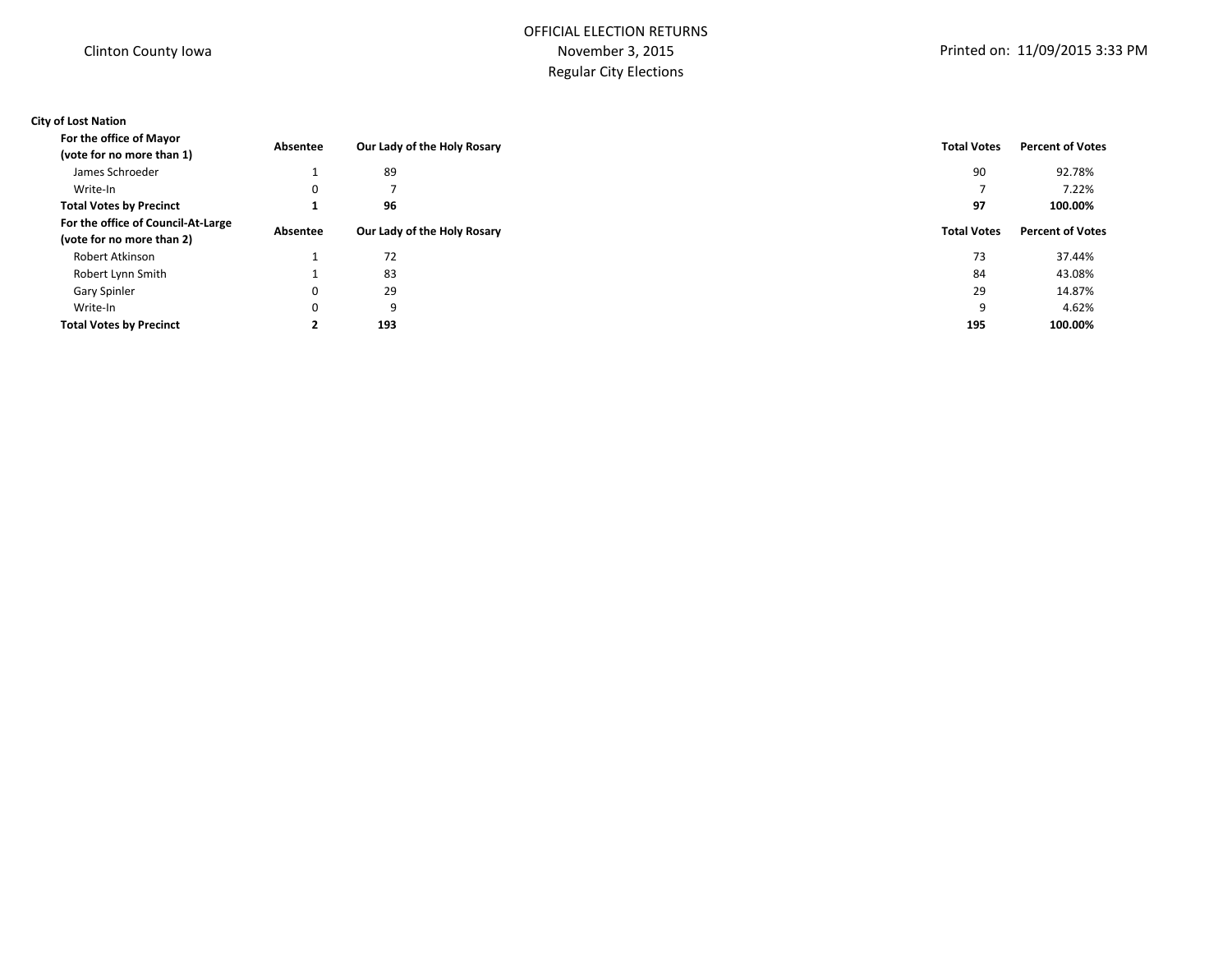# OFFICIAL ELECTION RETURNS November 3, 2015 Regular City Elections

## **City of Low Moor**

| For the office of Mayor<br>Absentee                             |          | <b>Low Moor Community Building</b> | <b>Total Votes</b> | <b>Percent of Votes</b> |  |
|-----------------------------------------------------------------|----------|------------------------------------|--------------------|-------------------------|--|
| (vote for no more than 1)                                       |          |                                    |                    |                         |  |
| Thomas L. Goldensoph                                            | 0        | 32                                 | 32                 | 84.21%                  |  |
| Write-In                                                        |          | 4                                  | 6                  | 15.79%                  |  |
| <b>Total Votes by Precinct</b>                                  |          | 36                                 | 38                 | 100.00%                 |  |
| For the office of Council-At-Large<br>(vote for no more than 5) | Absentee | <b>Low Moor Community Building</b> | <b>Total Votes</b> | <b>Percent of Votes</b> |  |
| Derek Hoenig                                                    | 0        | 31                                 | 31                 | 20.13%                  |  |
| Brandi Smith Pray                                               | 0        | 22                                 | 22                 | 14.29%                  |  |
| Bevan Paarmann                                                  | 0        | 14                                 | 14                 | 9.09%                   |  |
| <b>Heather Hoenig</b>                                           | 0        | 14                                 | 14                 | 9.09%                   |  |
| Karna Rehr                                                      | 0        | 13                                 | 13                 | 8.44%                   |  |
| Write-In                                                        | 10       | 50                                 | 60                 | 38.96%                  |  |
| <b>Total Votes by Precinct</b>                                  | 10       | 144                                | 154                | 100.00%                 |  |
|                                                                 |          |                                    |                    |                         |  |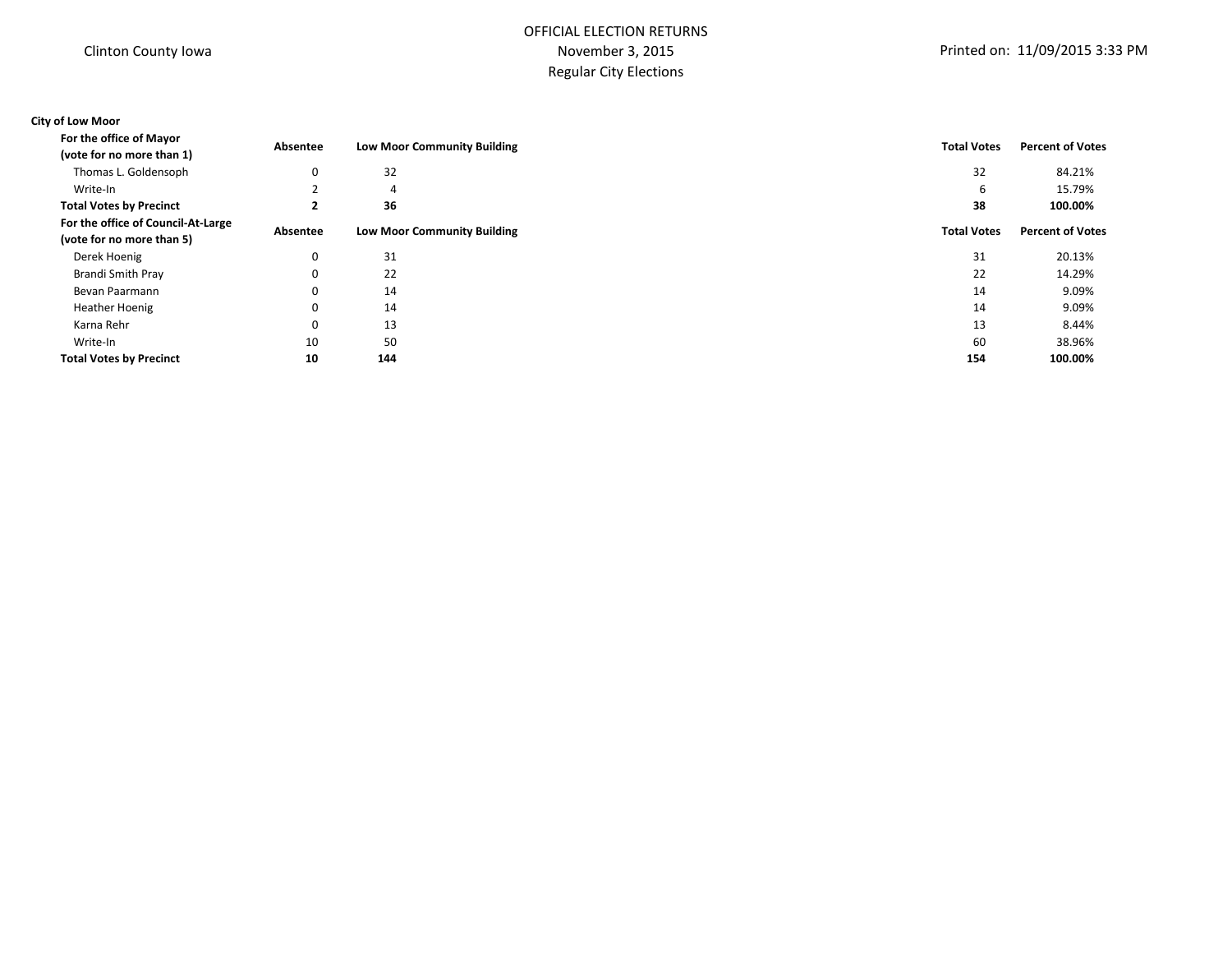# OFFICIAL ELECTION RETURNS November 3, 2015 Regular City Elections

## **City of Toronto**

| For the office of Mayor<br>(vote for no more than 1)            | Absentee    | <b>Toronto Fire Station</b> | <b>Total Votes</b> | <b>Percent of Votes</b> |
|-----------------------------------------------------------------|-------------|-----------------------------|--------------------|-------------------------|
|                                                                 |             |                             |                    |                         |
| Amber Hayes                                                     | 0           |                             |                    | 60.00%                  |
| Write-In                                                        | $\Omega$    |                             |                    | 40.00%                  |
| <b>Total Votes by Precinct</b>                                  | 0           |                             | ۰,                 | 40.00%                  |
| For the office of Council-At-Large<br>(vote for no more than 5) | Absentee    | <b>Toronto Fire Station</b> | <b>Total Votes</b> | <b>Percent of Votes</b> |
| Debra Bartels                                                   | $\mathbf 0$ | 10                          | 10                 | 25.00%                  |
| <b>Bruce Ewoldt</b>                                             | 0           | 11                          | 11                 | 27.50%                  |
| Brenda Kay                                                      | $\mathbf 0$ | 4                           | 4                  | 10.00%                  |
| Elba Scheper                                                    | 0           | 3                           | 3                  | 7.50%                   |
| Linda Schneider                                                 | $\Omega$    | э.                          |                    | 7.50%                   |
| Write-In                                                        | $\mathbf 0$ | 9                           | 9                  | 22.50%                  |
| <b>Total Votes by Precinct</b>                                  | 0           | 40                          | 40                 | 100.00%                 |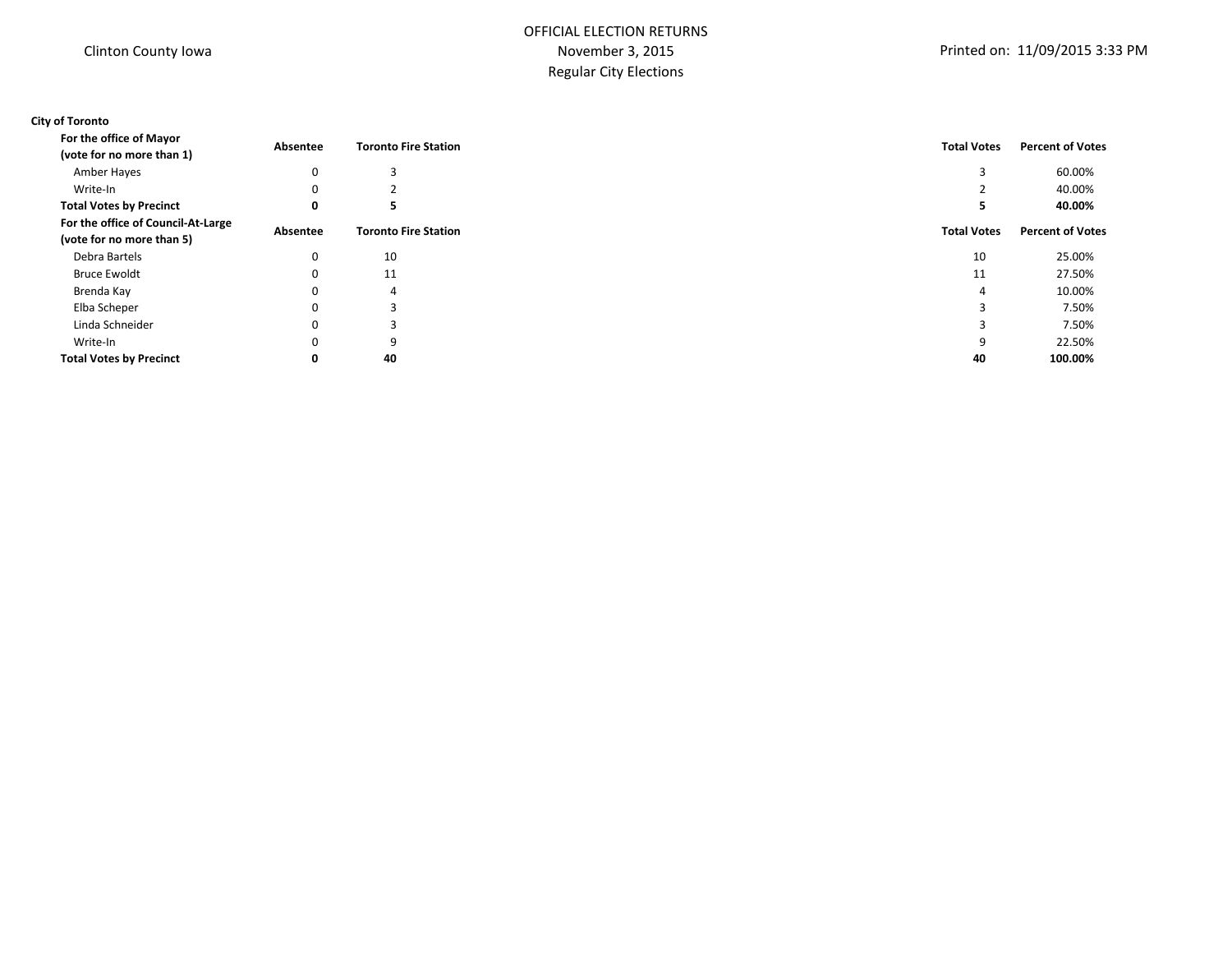# OFFICIAL ELECTION RETURNS November 3, 2015 Regular City Elections

## **City of Welton**

| Glen D. Boswell<br>21<br>21<br>0<br>Write-In<br>0<br><b>Total Votes by Precinct</b><br>22<br>22<br>0<br>For the office of Council-At-Large<br><b>Welton Fire Station</b><br><b>Total Votes</b><br>Absentee<br>(vote for no more than 2) | 95.45%<br>4.55%<br>100.00% |
|-----------------------------------------------------------------------------------------------------------------------------------------------------------------------------------------------------------------------------------------|----------------------------|
|                                                                                                                                                                                                                                         |                            |
|                                                                                                                                                                                                                                         |                            |
|                                                                                                                                                                                                                                         |                            |
|                                                                                                                                                                                                                                         | <b>Percent of Votes</b>    |
|                                                                                                                                                                                                                                         |                            |
| 21<br>Dena Manderscheid<br>0<br>21                                                                                                                                                                                                      | 47.73%                     |
| 20<br>Ed Novak<br>20<br>0                                                                                                                                                                                                               | 45.45%                     |
| Write-In<br>0<br>3                                                                                                                                                                                                                      | 6.82%                      |
| <b>Total Votes by Precinct</b><br>44<br>44<br>0                                                                                                                                                                                         | 100.00%                    |